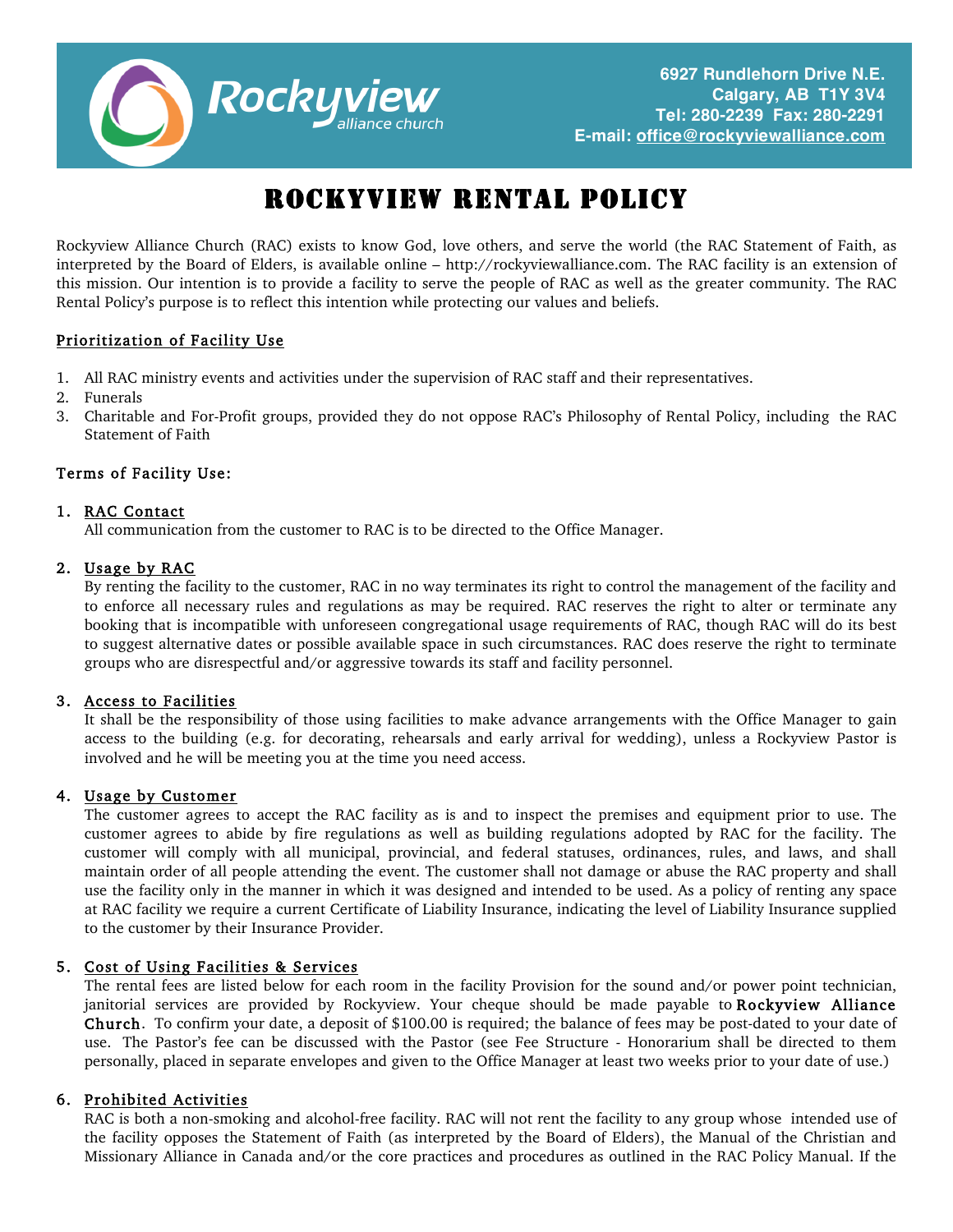event is determined by RAC to oppose the Statement of Faith, RAC reserves the right to terminate the booking at any given time and return the deposit in full to the customer without further liability to either party, except minus any damages incurred to the facility and/or its equipment.

#### 5. A/V Equipment/Furniture

Audio/Visual Equipment is to be booked at time of rental. If the customer is renting the Worship Centre, the A/V Equipment is to be managed by RAC trained personnel. All finalized A/V Equipment requests are to be submitted to the Bookings Coordinator no less than 14 days prior to the event. RAC has the right to terminate any booking, which does not comply with these parameters. Furniture (tables/sofas/chairs/plants/any accessories) cannot be moved without prior consent from the Office Manager. If RAC furniture is requested to be used, this request must be made to the Bookings Coordinator no less than 14 days prior to the event and is to be moved by facility personnel.

#### 6. Decorations

RAC does not provide decorations for events. Set-up, take-down, clean-up, and removal of decorations are the sole responsibility of the customer. No decorations/paper/posters are permitted without prior consent of the Office Manager. Items to be fastened to the walls, doors, windows, ceiling or furniture shall not cause residue or damage; i.e. no scotch tape or masking tape to be used. Please use blue sticky tack. Confetti and rice are not permitted in or near the church. Bubbles may not be used in the sanctuary but are permitted outside. No real flower petals on the carpet as they leave stains. Any additional items brought into the facility (i.e. bulletins, pamphlets) are the responsibility of the customer to remove from the facility.

#### 7. Cancellation/Timing of Payment

Customer reserves the right to cancel an event up to 28 days prior to the event. If the customer does not adhere to this, the booking deposit will not be refunded.

#### 8. Authorization of Treatment & Indemnity

In case of injury, the customer agrees to authorize RAC staff or Facility Personnel to seek and obtain emergency medical services as judged necessary by RAC staff or Facility Personnel. The customer agrees to indemnify and hold harmless Rockyview Alliance Church, its Elders, its staff and members from and against any and all demands, liabilities, charges, claims, debts, suits, causes of action and expenses of every kind and nature including, but not limited to injury or death arising out of or as consequence, directly or indirectly, of the customer's use of the church facilities, premises and property, including all legal costs and fees incurred in defending, answering and/or responding to claims alleged or prosecuted against Rockyview Alliance Church, its members, directors, officers, and/or servants.

I, the undersigned, agree to comply with the terms of the Rockyview Alliance Church Facility Rental Policy as outlined in this document. If I or the people under my supervision oppose and/or conflict with any of these terms, I understand that Rockyview Alliance Church has full authority to terminate the rental agreement.

|          | Customer's Name (please print) | Customer's Signature | Date |  |
|----------|--------------------------------|----------------------|------|--|
| Name:    |                                |                      |      |  |
| Address: |                                |                      |      |  |
| Phone:   | (H)                            |                      | (C)  |  |
| Email:   |                                |                      |      |  |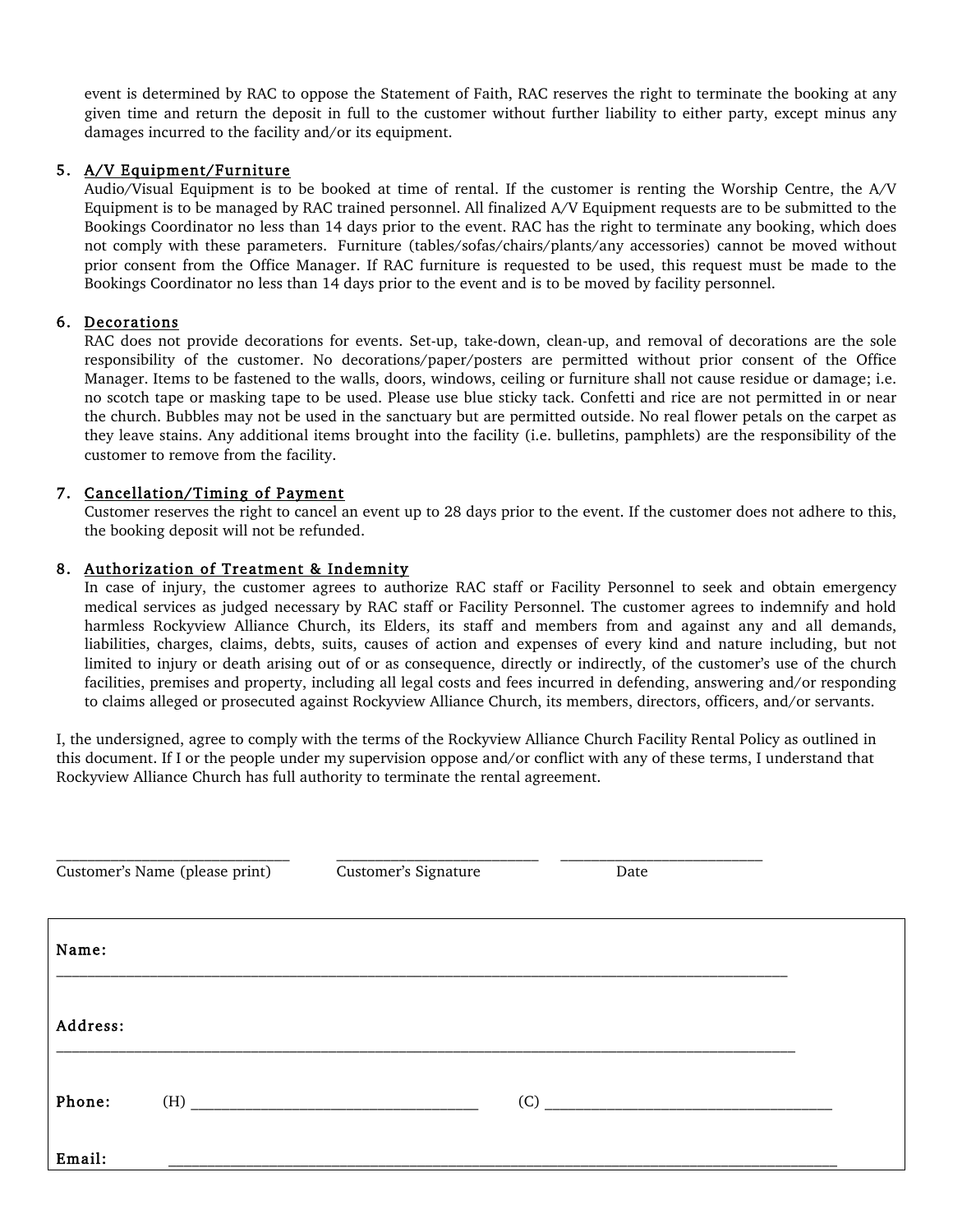### **GUIDELINES FOR THE USE OF CHURCH FACILITIES – ROCKYVIEW ALLIANCE CHURCH** BUILDING RENTAL AGREEMENT

This completed form accompanied with your deposit and signed agreement reserves the space you requested.

Rockyview Alliance Church and the renter's responsibilities are listed below. Please indicate your agreement to these rental conditions by signing on the line below and returning this agreement to the church office so that your rental can be recorded on the church calendar.

Rockyview Alliance Church will provide the following:

- ❖ Provide a clean and orderly space.
- $\div$  Provide orientation to the building.
- $\mathbf{\hat{P}}$  Provide someone to unlock the doors and lock up after the event.

\_\_\_\_\_\_\_\_\_\_\_\_\_\_\_\_\_\_\_\_\_\_\_\_\_\_\_\_\_\_\_\_\_\_\_\_\_\_\_\_\_\_\_\_\_\_\_\_\_\_ (RAC Individual)

Renter is responsible for the following:

- $\bullet$  Do your own set up and clean up.
- $\triangleleft$  Leave the building as it was found
- $\div$  Payment of the total rental fee 2 weeks before the date of use.
- \* The undersigned is at least 18 years of age, and assumes liability and responsibility for any and all breakage, loss, or damage to the building or its contents occurring during or incident to its use by the group, or as a result of any windows or doors being left open or unlocked during or after use.

I understand and agree to the above conditions. Failure to comply will result in the loss of rental privileges and/or payment for damages to the building.

Signed by: The contract of the contract of the contract of the contract of the contract of the contract of the contract of the contract of the contract of the contract of the contract of the contract of the contract of the

Name: \_\_\_\_\_\_\_\_\_\_\_\_\_\_\_\_\_\_\_\_\_\_\_\_\_\_\_\_\_\_\_\_\_\_\_\_\_\_\_\_\_\_\_\_\_\_\_\_\_\_\_\_\_\_\_\_\_\_\_\_\_\_\_\_\_\_\_\_\_\_\_\_\_\_\_\_\_\_\_\_\_\_\_\_

Witnessed for Rockyview Alliance Church

| FOR OFFICE USE ONLY        |                                  |                              |  |  |
|----------------------------|----------------------------------|------------------------------|--|--|
| Date Deposit<br>\$<br>Fee: | Rental<br>$\mathfrak{S}$<br>Fee: | Damage Deposit<br>Fee:<br>\$ |  |  |
| Paid:                      | Paid:                            | Paid:                        |  |  |
| Date:                      | Date:                            | Date:                        |  |  |
| Signed:                    | Signed:                          | Signed:                      |  |  |
|                            | Name                             | Req. Done?<br>Date           |  |  |
| Sound Tech                 |                                  |                              |  |  |
| Janitorial                 | Send Email to inform of event    |                              |  |  |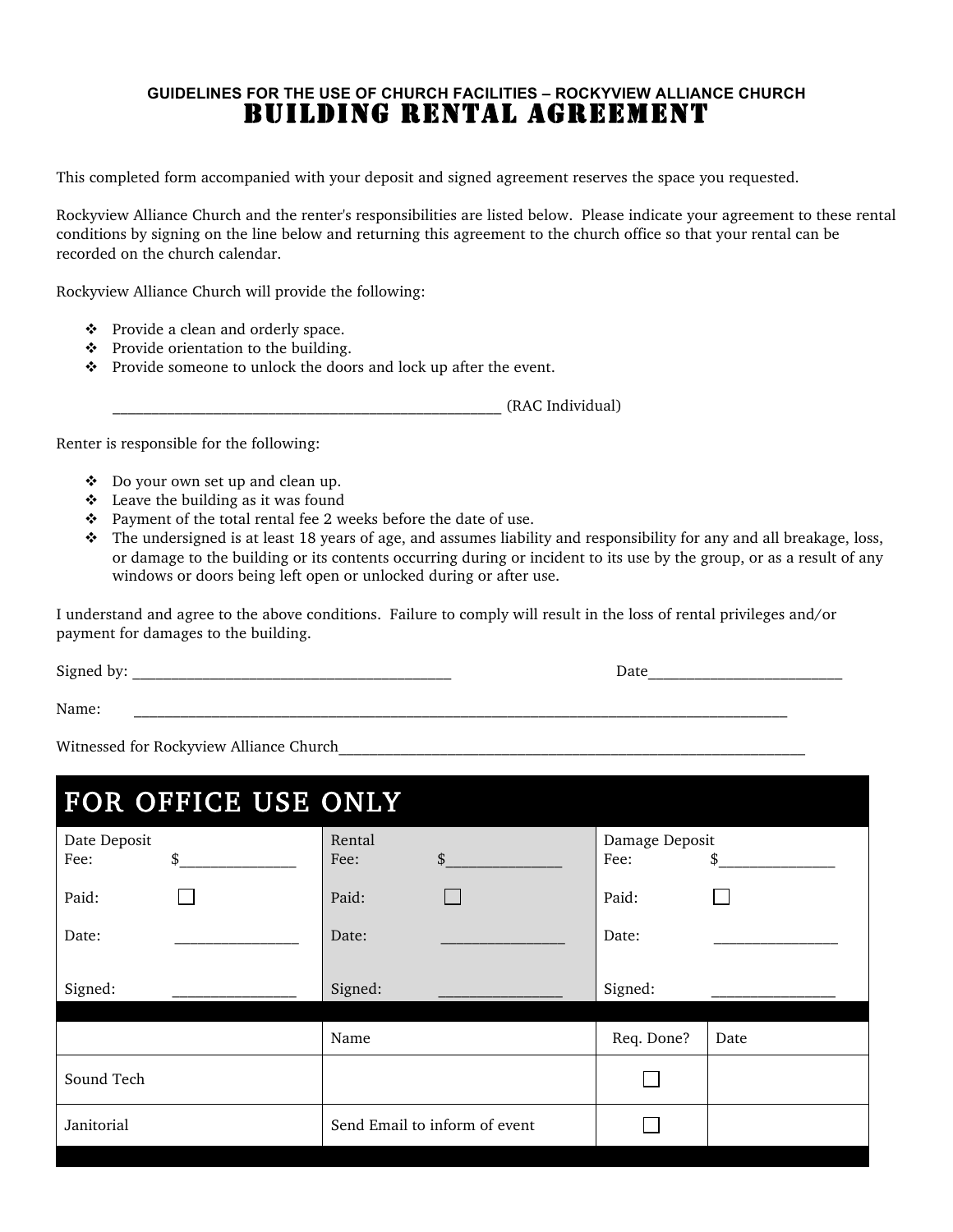**GUIDELINES FOR THE USE OF CHURCH FACILITIES – ROCKYVIEW ALLIANCE CHURCH**

## ADDENDUM

| Rehearsal:           |  |  |
|----------------------|--|--|
|                      |  |  |
| Wedding:             |  |  |
|                      |  |  |
| Reception:           |  |  |
|                      |  |  |
| Kitchen:             |  |  |
|                      |  |  |
|                      |  |  |
| Miscellaneous Notes: |  |  |
|                      |  |  |
|                      |  |  |
|                      |  |  |
|                      |  |  |
|                      |  |  |
|                      |  |  |